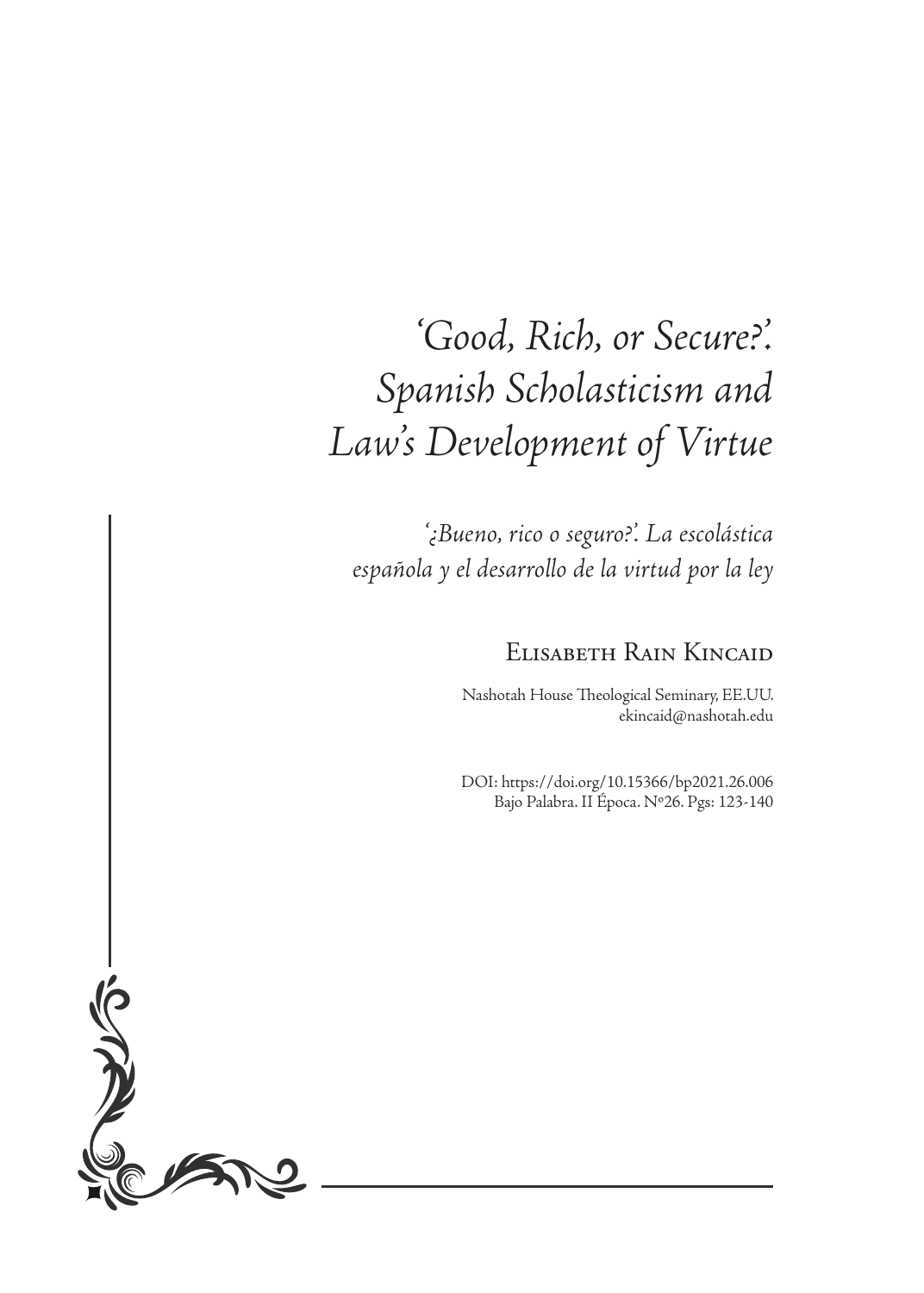*Recibido: 20-10-2020 Aceptado: 10-11-2020*

## **Abstract**

In this paper, I argue that the work of Vitoria, Soto, and Suárez presents a sustained tradition arguing that the proper end of civil law is formation in true virtue of the citizens, making citizens capable of achieving natural happiness. Although this development in virtue may prepare citizens to obtain the supernatural happiness made possible ultimately by God's grace, it still contains its own integrity and moral importance.

*Keywords: Vitoria, Soto, Suárez, law and virtue, Second Scholasticism, civic virtue.*

#### **Resumen**

En este artículo se argumenta que el trabajo de Vitoria, Soto y Suárez presenta una sostenida tradición que defiende que el fin propio de la ley civil es la formación del ciudadano en la verdadera virtud, haciendo ciudadanos capaces de conseguir la felicidad natural. Ahora bien, este desarrollo de la virtud puede preparar a los ciudadanos para alcanzar la felicidad sobrenatural, lo cual, en último término, es solo posible por la gracia divina, que mantiene su integridad propia e importancia moral.

*Palabras clave: Vitoria, Soto, Suárez, ley y virtud, Segunda Escolástica, virtud cívica.*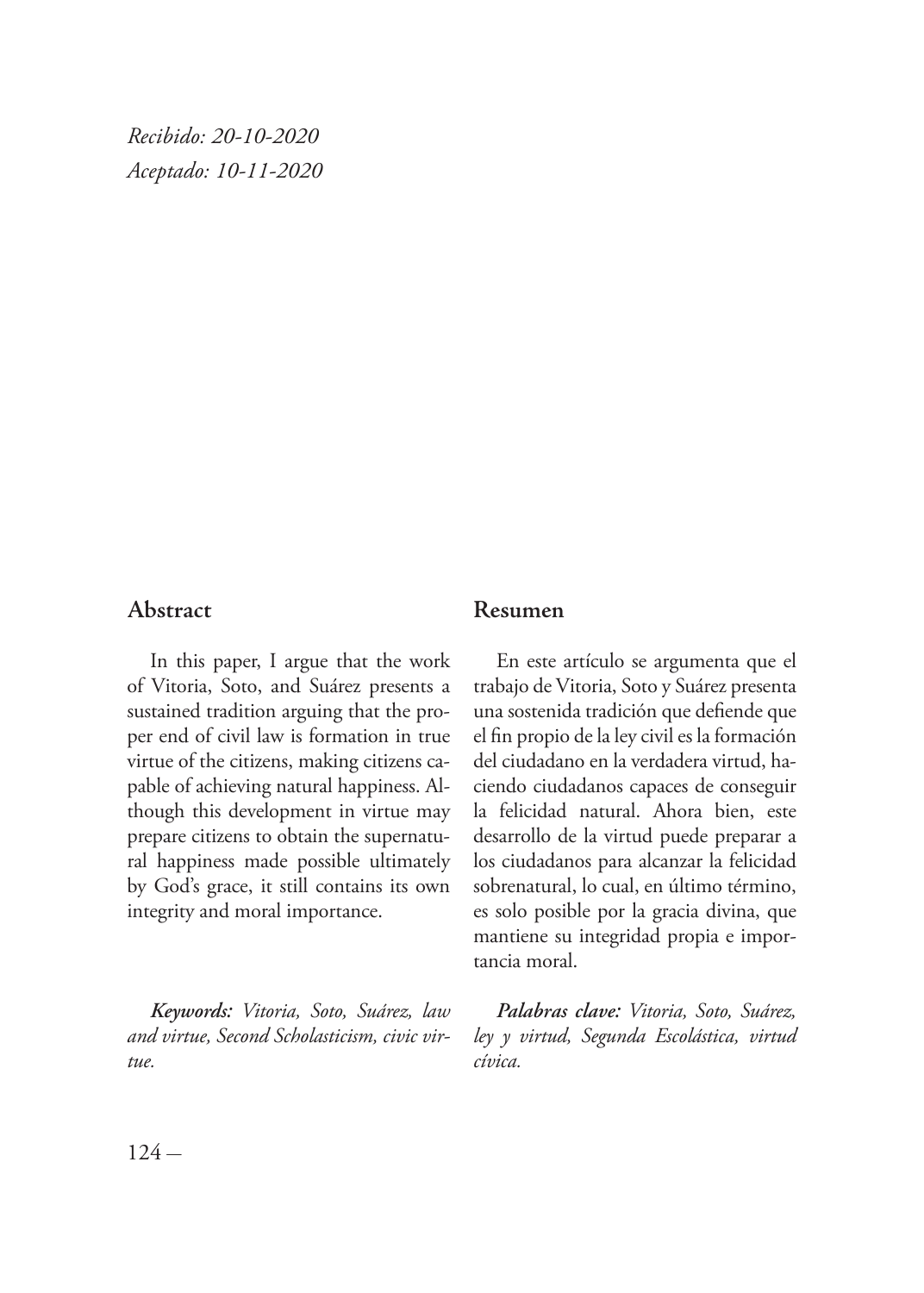The last few decades have seen a revival of interest in the connection between virtue and law in both popular and philosophical discussions. These contemporary virtue-oriented legal theories all share the conviction that the proper end of law is not simply to be a sword coercively restraining evil doers or even a shield protecting individual rights, but rather a social instrument promoting the common good. The common good is pursued not by coercive policies but rather by the individuals developing stable dispositions which will consistently guide their actions towards excellence and thus towards the common good. For example, Lawrence Solum describes how a virtue-based theory of legislation contributes constructively by "setting the goal – providing opportunities for rational and social activities that express the human excellences."1 Kathleen Kaveny argues for the substitution of a view of law as "pedagogue" in place of law as "policeman."2

The idea of law as virtue is not the exclusive purview of any one theological or philosophical school, but rather appears in different forms in a vast array of approaches, including "Aristotelian, Humian, Stoic and Confucian."3 For many Christians, the Aristotelian tradition, especially as developed by Thomas Aquinas, has proven particularly appealing. Many Christian virtue ethicists interpret the Thomistic view of law's development of virtue as compatible with crucial traditions of liberal democracy such "as the ideas of society as a fair system of social cooperation in which citizens see each other as free and equal, and the idea of reasonable pluralism, which holds that in any free society, citizens acting in good faith will affirm a wide range of comprehensive religious, ethical, and philosophical views."<sup>4</sup> However, a movement of Catholic theologians and philosophers have recently begun to challenge this approach as a surrender to modernity, which compromises traditional Catholic teachings on the proper relationship between the church and the state, and fails to recognize the state's

<sup>1</sup> Solum, Lawrence, "Virtue as the end of law: an aretaic theory of legislation", *Jurisprudence,* Vol. 9, No. 1*,* 2018, pp. 6 – 18, 13.

<sup>2</sup> Kaveny, Kathleen, *Law's Virtues*, Washington D.C., Georgetown University Press, 2012, p. 17.

<sup>3</sup> Solum, "Virtue as the End of Law", op. cit., p. 7.

<sup>4</sup> Schwartzman, Micah, & Jocelyn Wilson, "The Unreasonableness of Catholic Integralism", *University of San Diego Law Review,* Vol. 56, 2019, pp. 1039 – 1067, p. 1043. See also Kaveny, *Law's Virtues,* op. cit.; Porter, Jean, *Ministers of the Law: A Natural Law Theory of Legal Authority,* Grand Rapids, Eerdmans, 2010; George, Robert, *Making Men Moral: Civil Liberties and Public Morality*, Oxford, Oxford University Press, 1993; Maritain, Jacques, *Man and the State,* Chicago, University of Chicago Press, 1951.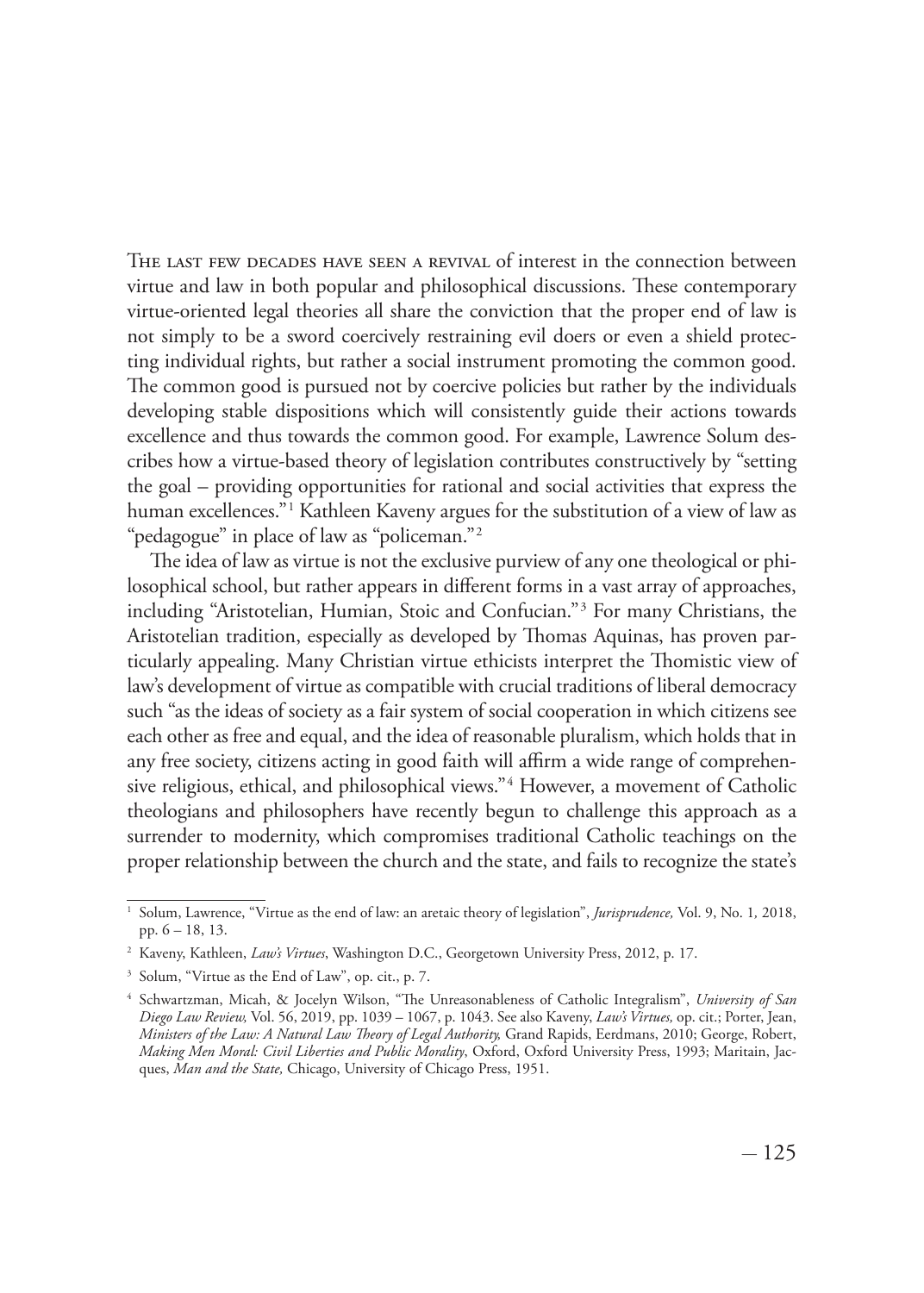proper subservience to secular power.5 They argue that if Vatican II documents such as *Dignitatis Humanae* are read as providing theological justification for full separation of the state from the guidance of the church they result in an impermissible departure from church teaching. Instead, these theologians and philosophers, often self-described as integralists, argue that to describe civil law as promoting a natural happiness alone results in the sacrifice of any true grasp of the common good. In fact, the failure to "baptize" political institutions to ensure that they direct towards sanctification can even be understood as leaving them under the sway of demonic influences<sup>6</sup>

In this essay, I will provide a counter example to this narrative by describing one sustained tradition of interpretation of Aristotle and Aquinas focused specifically on the question as to how civil law can promote virtue – that of Spanish scholasticism as exemplified by Vitoria, Soto, and Suárez. I will argue that in this focused example, each of these theologians builds on a solid virtue ethic framework to describe the integrity of civil law in advancing virtue in a theologically robust way. These theologians do not fall into the trap of a liberalism which views the good which civil law promotes as simply negative liberty or morally neutral. Instead, they provide theological arguments for civil law, oriented only to a natural happiness, is in fact capable of forming citizens in true virtues which can be appropriately oriented towards obtaining supernatural happiness by other means.

#### **1. Aquinas on Law's Effects**

ONE OF THE KEY THEORETICAL PASSAGES in this tradition considering how law forms virtues is the distinction made by Aristotle in *Politics* between the good person and the "good citizen,"7 especially as this distinction was elaborated by Aquinas in his discussion of the effects of law. Although Vitoria, Soto, and Suárez all engage directly with Aristotle on this question, their reflections primarily are structured by St. Thomas's reception of Aristotle on this question. Having established that the end of law is the promotion of the common good in I-II Q. 90 a. 2, Aquinas continues on to consider the effects of this end, which, necessarily, are that the lawmaker

<sup>5</sup> See specifically Thomas Pink, "In Defense of Catholic Integralism," *Public Discourse*, https://www.thepublicdiscourse.com/2018/08/39362/. See also the resources on contemporary Catholic integralism gathered at https:// thejosias.com/.

<sup>6</sup> Waldenstein, Edmund, O.Cist., "What is Integralism Today?", *Church Life Journal,* October 31, 2018, https:// churchlifejournal.nd.edu/articles/what-is-integralism-today/ .

<sup>7</sup> Aristotle, ed. Stephen Everson, *The Politics*, Cambridge, Cambridge University Press, 1996, p. 65.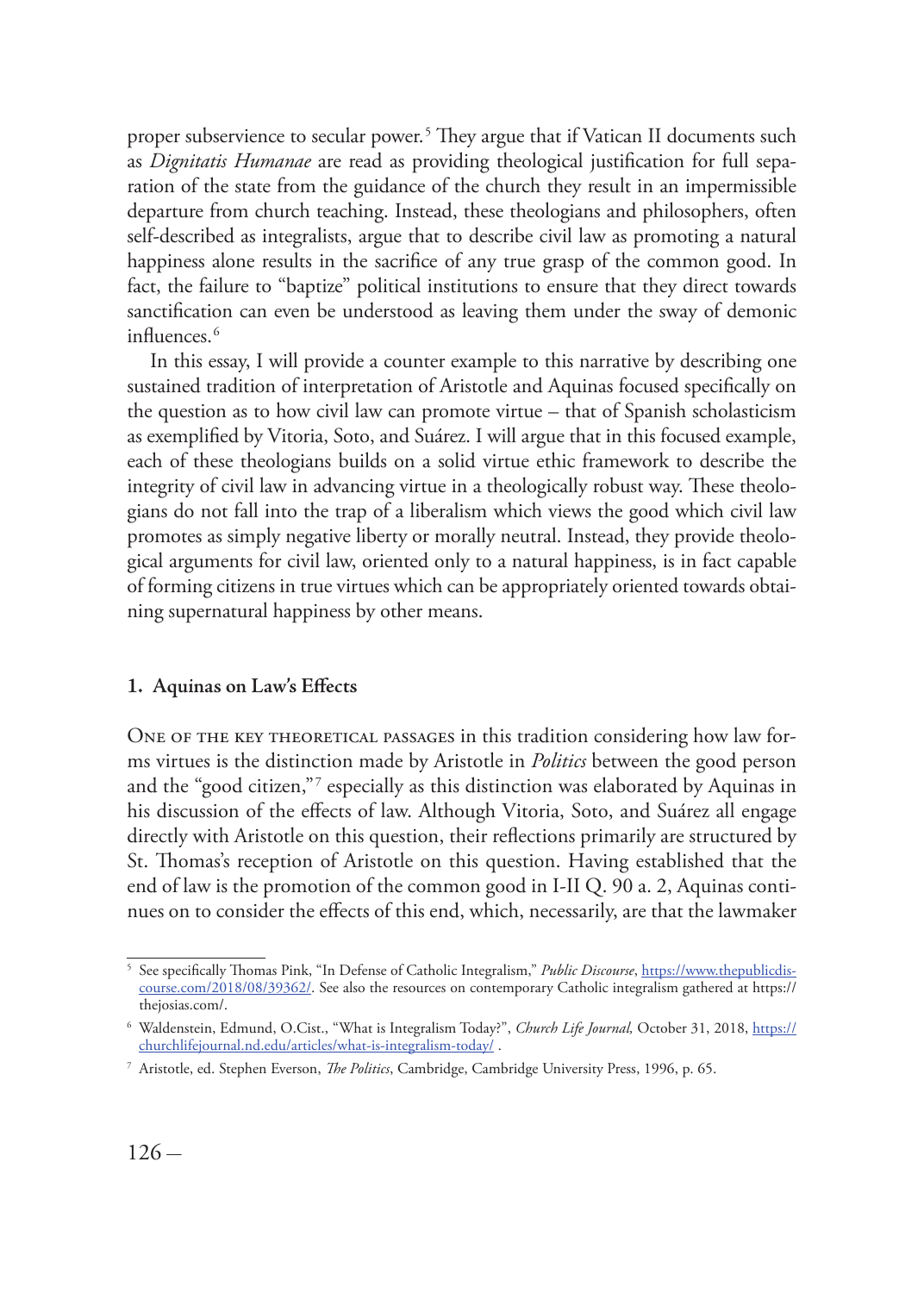intends to make the subject good. However, is the how the subject is made good: "simply" or "in some particular respect"? <sup>8</sup> In the corpus, Aquinas argues that a good law will of necessity makes a person good. However, his answer appears to change in response to Objection 3, when he considers Aristotle's distinction between a good person and a good citizen.<sup>9</sup> Here, Aquinas claims that the only goodness truly necessary for the common good to flourish is that the citizens who are engaged in government be virtuous. Otherwise, the only virtue required of the citizen is the virtue of obedience. "Thus, according to Aristotle, (Polit. ii, 2), "the virtue of a sovereign is the same as that of a good man, but the virtue of any common citizen is not the same as that of a good man." 10 This apparent tension -- between a claim that law can make people good absolutely when ordered to the true good – and the claims the laws simply makes good in terms of obedience for most citizens or only as far as the acquired virtue– sparked the discussion in the second scholastic which is the topic of this essay

In addition, Aquinas considers the relationship between the infused virtues and the acquired virtues in the formation of the Christian citizen specifically. The civil law, Aquinas argues, cannot cause the infused virtues, which is "produced in us by divine operation alone."<sup>11</sup> Rather, its only causal power is to the creation of the acquired virtues. However, it can "dispose" to infused virtue, as well as "preserve and foster it when it already exists." 12 However, Aquinas does not specifically address how this understanding of the role of law as only productive of acquired virtue relates to the claim that law can make people good absolutely or how this disposition to infused virtue should be fostered or developed.

#### **2. Francisco de Vitoria, OP**

Vitoria's innovation of delivering his introductory theology lectures on the *Summa* rather than on the sentences of Peter Lombard laid the foundations for the general tradition of Thomistic interpretation at the University of Salamanca.13 Although these lectures were not published during Vitoria's life-time, they circulated as manuscripts for twenty years following their delivery, and thus had a

<sup>8</sup> Thomas Aquinas, *Summa Theologicae,* England, Benziger Bros., 1947, I-II Q. 92, a. 1.

<sup>9</sup> Ibid., I-II Q. 92, a. 1, ad. 3.

 $10$  Idem.

<sup>&</sup>lt;sup>11</sup> Ibid., I-II 62.3.

<sup>12</sup> Ibid., I-II 92.1 ad 1.

<sup>13</sup> Langella, Simona, *Teolog*í*a y Ley natural,* Madrid, Biblioteca de Autores Cristianos, 2011, p. 60.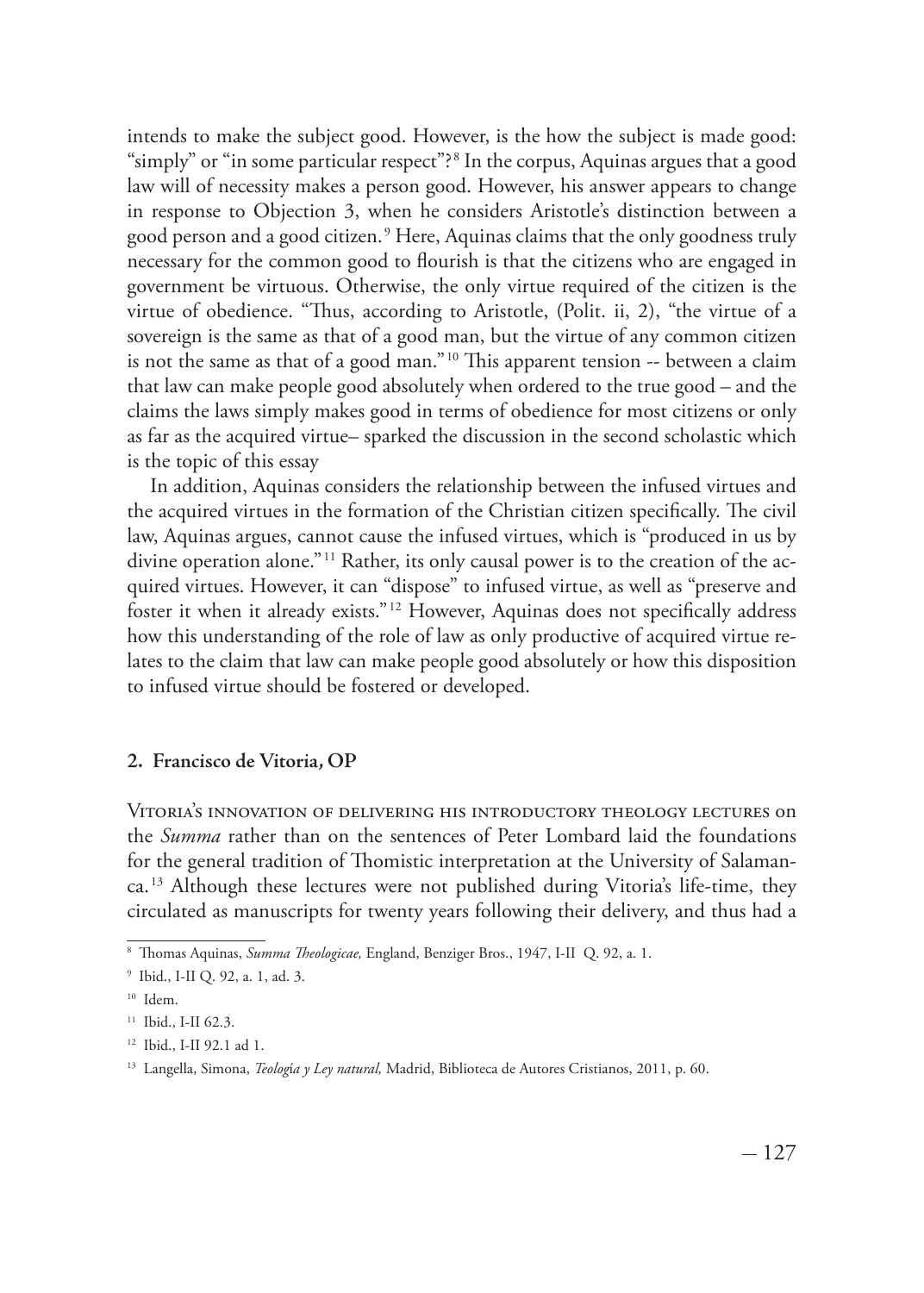continuing impact on later treatments of law and justice in Spanish scholasticism. <sup>14</sup> Vitoria begins his commentary on the passage in the *Summa* at issue on law's effect by asking whether the civil lawmaker's intention should be to "make men good, wealthy or secure?"<sup>15</sup>

Vitoria's concern is the rejection of those who read this passage as promoting some morally minimalistic view of the law – viewing laws goals as simply wealth or security. One of Vitoria's concerns in addressing this question undoubtedly lies in his rejection of Lutheran views of civil law and the role of the church. Based on the Lutheran rejection of human access to God outside of revelation, Vitoria (followed by Soto and Suárez) seeks to rebut an accompany rejection of the idea that civil law can promote any type of real good without direct revelation from God<sup>16</sup>

However, Vitoria also realizes that the ambiguity of the Thomistic text creates additional problems of interpretation. Therefore, he seeks to address what he views a depredation of the value and significance of civil law, expressed in three different ways. First, Vitoria identifies an understanding of the legislator as simply a craftsman like others – crafting laws which are capable of producing "not moral but technical excellence." 17 According to this theory, laws should seek to achieve the bare minimum of communal standards necessary to enable people to live together in a community so that they have the opportunity to achieve the natural goods of which we could not achieve alone. Citizens do not grow in "a moral good but [rather] a natural good:" explicitly wealth or security. 18 A second approach, not necessarily contradictory to the first, focuses on the importance of ecclesiastical law over civil law. According to this approach, to make the claim that civil law advances virtue ignores the need for ecclesiastical law and the sacraments to make people absolutely good in any moral sense. This theory also hold that civil law can only promote growth in moral virtue in a minimal sense.

The third approach appears to be supported by the statement made by St. Thomas in I – II Q. 92: that a person may have evil conduct in his personal life but "may nevertheless be good and law-abiding as far as the common good and civil

<sup>14</sup> Scattola, Merio, "La Virtud de la justicia en la doctrina de Domingo de Soto", *Anuario Filosófico,* Vol. 45, No. 2, 2020, pp. 313-341, p. 314.

<sup>15</sup> Vitoria, Francisco de, "On Law: Lectures on *ST* I-II. 90 – 105", *Political Writings*, Cambridge, Cambridge University Press, 1991, p.165.

<sup>&</sup>lt;sup>16</sup> Skinner, Quentin, *The Foundations of Modern Political Thought, Vol 2.*, Cambridge, Cambridge University Press, 1978, 139.

<sup>&</sup>lt;sup>17</sup> Vitoria, "On Law", op. cit. p.165.

<sup>18</sup> Idem.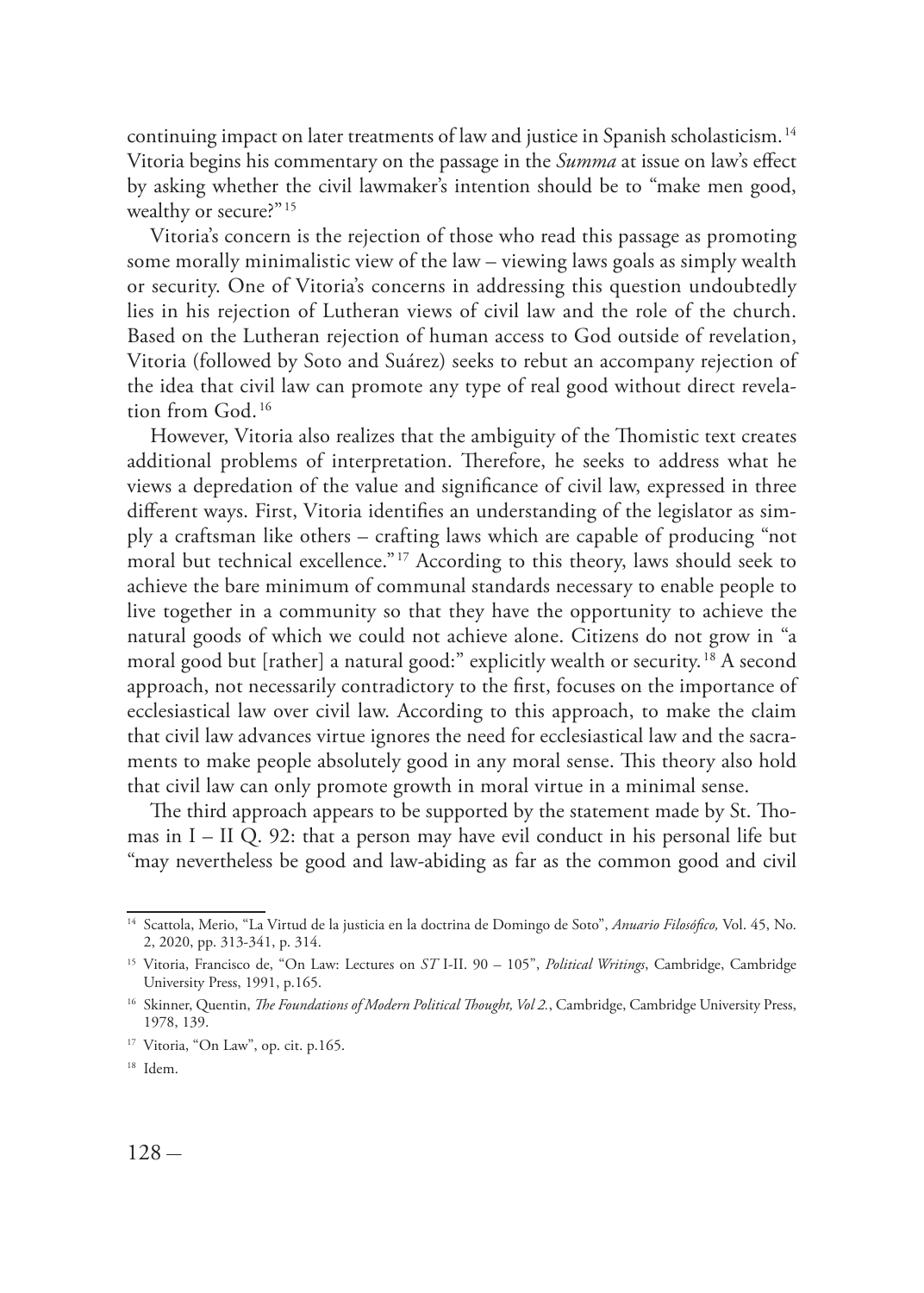laws are concerned ."19 In addition, Thomas seems to double down on this statement with his other claim in ad 3 that "the common good can flourish so long only as the princes are good. This phrase seems to concede that the common good can flourish even if everyone else is evil, because it is possible to be a good citizen without being a good man."<sup>20</sup> Thus, the law can point towards some limited virtues appropriate to life in the public square, but cannot touch the internal private life of the person.

Vitoria finds all of these claims concerning. First, claiming that morally bad behavior is not the concern of law, and that the law only exists to advance wealth or security seems hopelessly naïve: "so long as there are quarrel-makers, money-grabbers, or common thieves about, the common good cannot flourish, because it is made up of individual acts of goodness. You cannot make a good house out of bad parts."21 Even natural good is unobtainable under this logic and assuming that simply the goodness of the ruler is enough is insufficient because the ruler's virtue in issuing good laws is incapable of remedying the moral failures of the populace.

In addition, the claim that the law should only create the conditions necessary to obtain the goods of wealth and security goes against the actual purpose of the law which (as Thomas discusses in 1-II 90.2) is the common good. According to Aristotle, things like wealth can "contribute" to happiness, but "the substance of happiness is founded in virtue."<sup>22</sup> This claim also ignores the theological justification for obeying the law at all. For example, in Romans 13:2, St. Paul writes that political power is from God. "If laws effect nothing but natural benefits, who does he who resists the king resist the ordinance of God?" In addition, Paul is clear that obeying the powers is intended to lead their subject to "do what is good" rather than towards fear of that power, a similar point to the admonition in I Peter 2:13. <sup>23</sup> Vitoria reads this verse as arguing that "the intention of the king is without doubt to make men good absolutely speaking and to direct them to virtue."<sup>24</sup>

However, arguing that the point of the law is to make people virtuous absolutely does not mean that all laws make people virtuous in the same way. Rather than seeing the ecclesiastical law as the sum source of virtue, Vitoria argues, contra the second critique, that the civil law and ecclesiastical law are complementary in their

<sup>19</sup> Ibid., p. 166.

<sup>20</sup> Idem.

<sup>21</sup> Idem.

<sup>22</sup> Ibid., p. 167.

<sup>23</sup> Ibid., p. 166.

<sup>24</sup> Idem.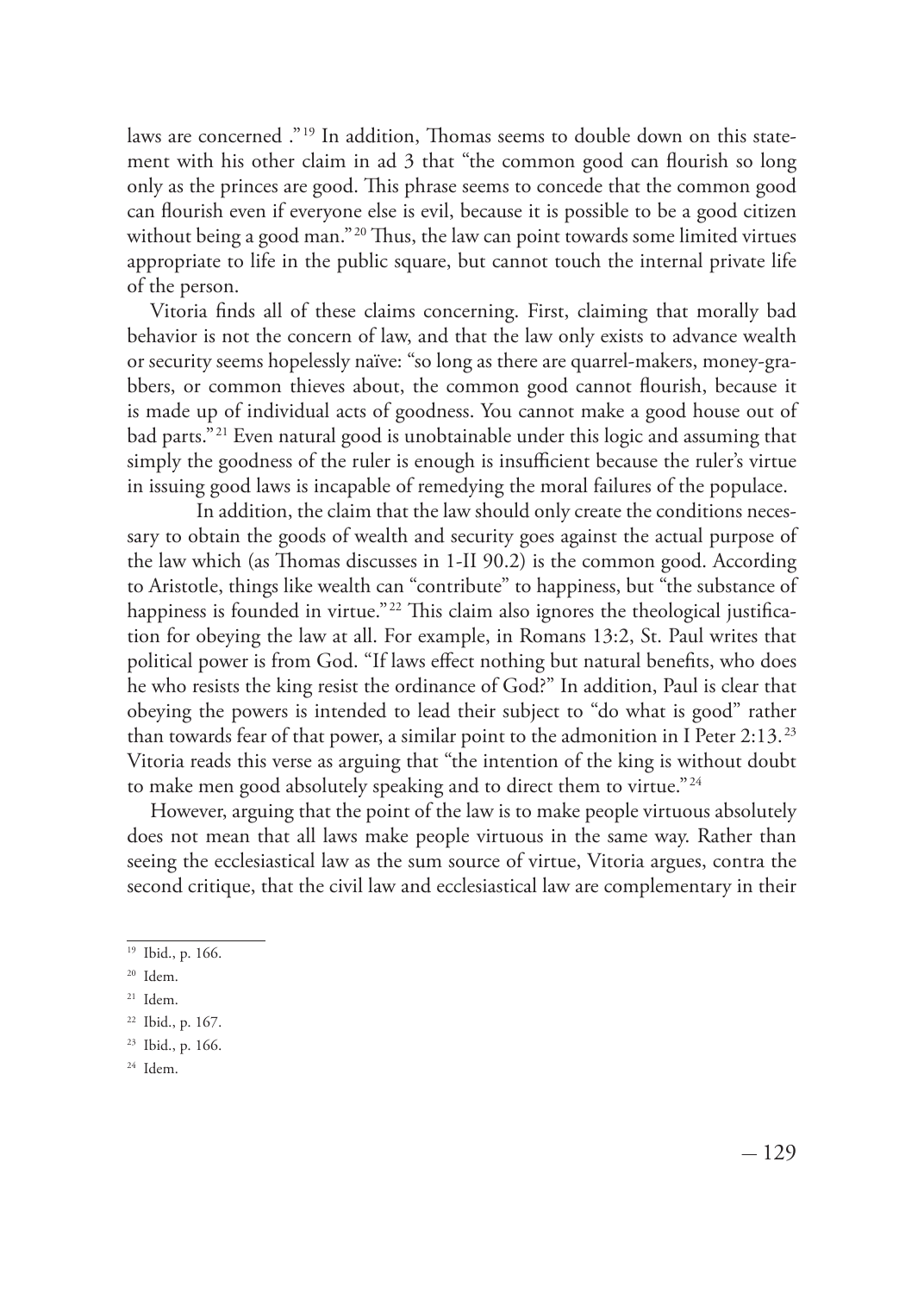aims. "Civil princes intend to make men good in terms of human contentment (*Felicitas*) while the pontiffs of the Church direct them to eternal happiness…"25

This concern to preserve the church's power leads Vitoria to not contest the third charge – that these limits mean that a break exists between the public and private morality. "let us concede the points, though difficult, that a man may obey all the civil laws but still not be absolutely good, since a fornicator does not break any of his laws either. So, the prince does not intend to make men happy absolutely but only in terms of human happiness."26 This approach therefore accords with the limited view of happiness which he presents contra those whom want to give all power to ecclesiastical laws.27 However, although Vitoria feels bound to concede this point in intellectual honesty, it is clear that he is still uncomfortable with it. There is a disjunction in his instance that the law promotes some form of the moral good but equating this only with human happiness and with such a limited type of natural morality.

#### **2. Domingo Soto, OP**

Undoubtedly influenced by his teacher and fellow Dominican Vitoria, Soto considers the same line of questions in his interpretation of this question. However, since Vitoria delivered his lectures, a different and apparently contradictory reading in Cardinal Cajetan's influential commentary on the *Summa* published in 1568 has gained prominence. In his commentary, Cajetan interpreted Thomas to say that the actual transformation of goodness should be understood to mean only by following all types of laws – natural, divine and civil – can a person actually become good. Soto reads Cajetan as belonging to those who disparage the goods obtainable by civil law by giving all significance to divine law – according to this view, only true virtue is possible if a person follows divine law, thus civil law does not promote true virtue. In other words, this raises the same concerns that Vitoria had with those who saw law as simply creating *techne* not real virtue. In critiquing Cajetan, Soto points out that this claim fails to provide a careful reading of Thomas's actual

<sup>&</sup>lt;sup>25</sup> Ibid., 167. Vitoria elaborates his claims of the power of the church against the theology of the Lutherans in his two relections on the power of the Church.

<sup>26</sup> Idem.

<sup>27</sup> As I will discuss later, my reading of Vitoria's separation of the two types of happiness is largely the same as that of Anabel Brett, in contrast to Bernice Hamilton which argues that Vitoria sees the two types of happiness as the same. See Bernice Hamilton, *Political Thought in Sixteenth Century Spain,* Oxford, Oxford University Press, 1963, p. 56. See Annabel Brett, "Later Scholastic Philosophy of Law", *A Treatise of Legal Philosophy and General Jurisprudence*, Vol. 6, Dordrecht, Springer, 2005, 359.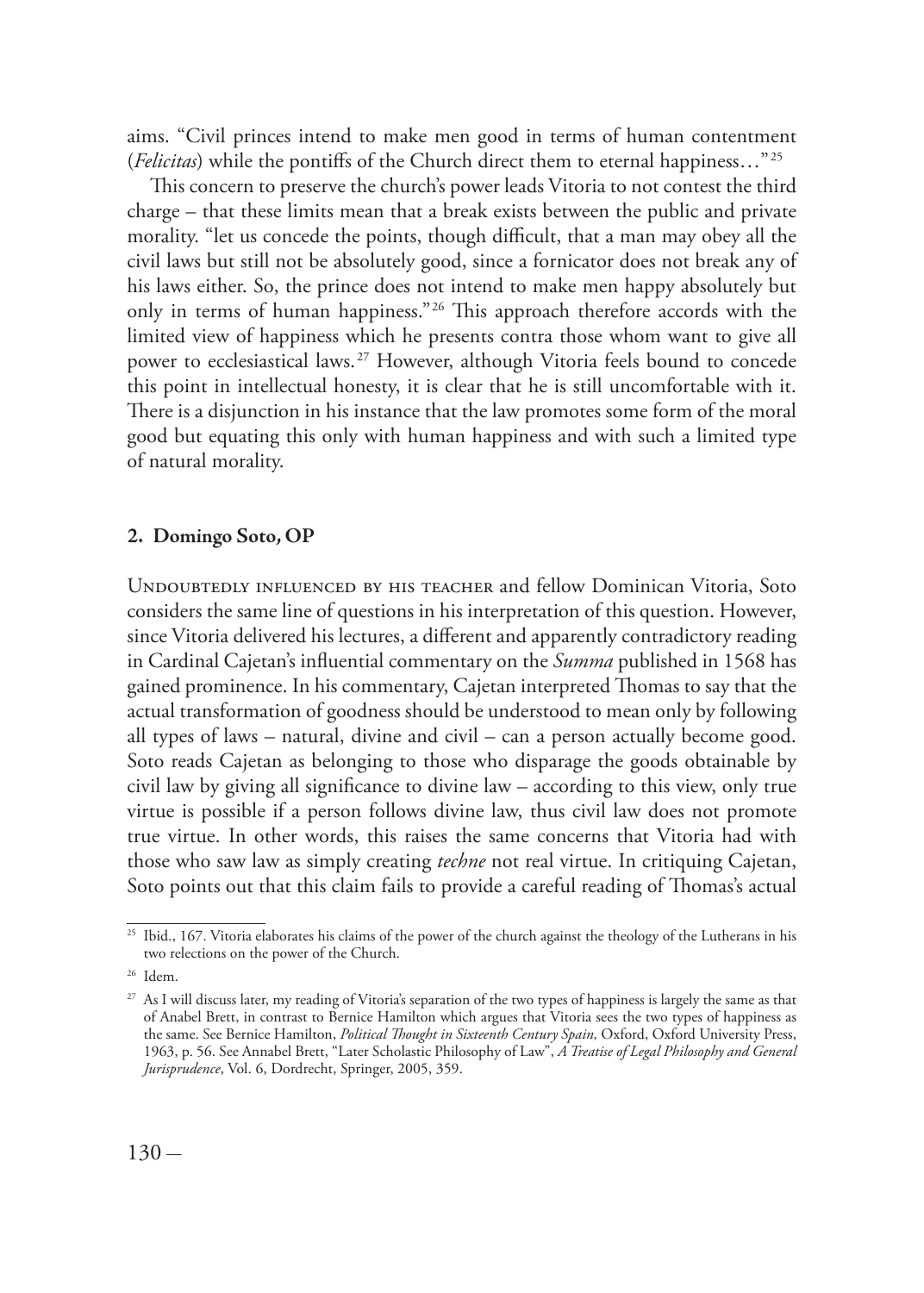statement, which instead implies that a person following any type of just law will become morally better. There is therefore no grounds to argue that he meant that only the "combination of all laws" can create true goodness. Rather, Soto argues

the true sense of St. Thomas is that the effect of all laws is to make good to the men in their order and grade: that is regarding the peculiar end of each law: just as the law of justice makes just, the law of fortitude strong, and the law of temperance sober, etc. and thus the good conclusion would be that if a good subject were made, a good man could be made in the same way. From this it follows that the natural and eternal law which teach and require all the virtues make men complete everywhere.<sup>28</sup>

The true Thomistic approach focuses on law fostering virtue in terms of grades, rather than replacement. There is one good which all laws helps us achieve, but in different degrees.

Like Vitoria, Soto also engages with the argument that it is only ecclesiastical laws which can make men good in terms of their souls. Theorists supporting this view claim that the princes, in making laws, are only supposed "to care for the peace and quiet of the state and the tranquility of the republic," not any virtue in the citizen, while the church cares for souls.29 Soto argues that this claim constitutes a mis-reading of the Aristotelian tradition. The classical philosophers were clearly not considering the role of ecclesiastical rulers in advancing the claim that law could create virtue. Rather, they believed that the laws (contra skill at the arts) should be intended to create "the good of the citizens and the honesty of the customs."<sup>30</sup> The arts only make a citizen well equipped for doing a job well. The laws however encompass more than this, and are intended for the formation of the good of the soul – which is necessary for the cultivation of human happiness. As Aristotle says "the city was founded in order to live, but exists by the grace of living well." 31 Even the ancients Soto argued, saw that since the purpose of "the union of the citizens [was] not only lend help and ease to the corporate life but also to the spiritual," then the laws must be ordered to the same end.<sup>32</sup> In other words, all the elements of living together become crucial for development of virtue. In fact, being formed as a good citizen is crucial for complete formation in virtue, since the person living in

<sup>28</sup> Soto, Domingo, *Tratado de la justicia y el derecho,* Madrid, Editorial Reus, 1922, p. 46. This edition was translated from Latin to Spanish by D. Jaime Torruiano Ripoll. Translations to English are my own.

<sup>29</sup> Ibid., p. 47.

<sup>30</sup> Idem.

<sup>31</sup> Idem.

<sup>32</sup> Idem.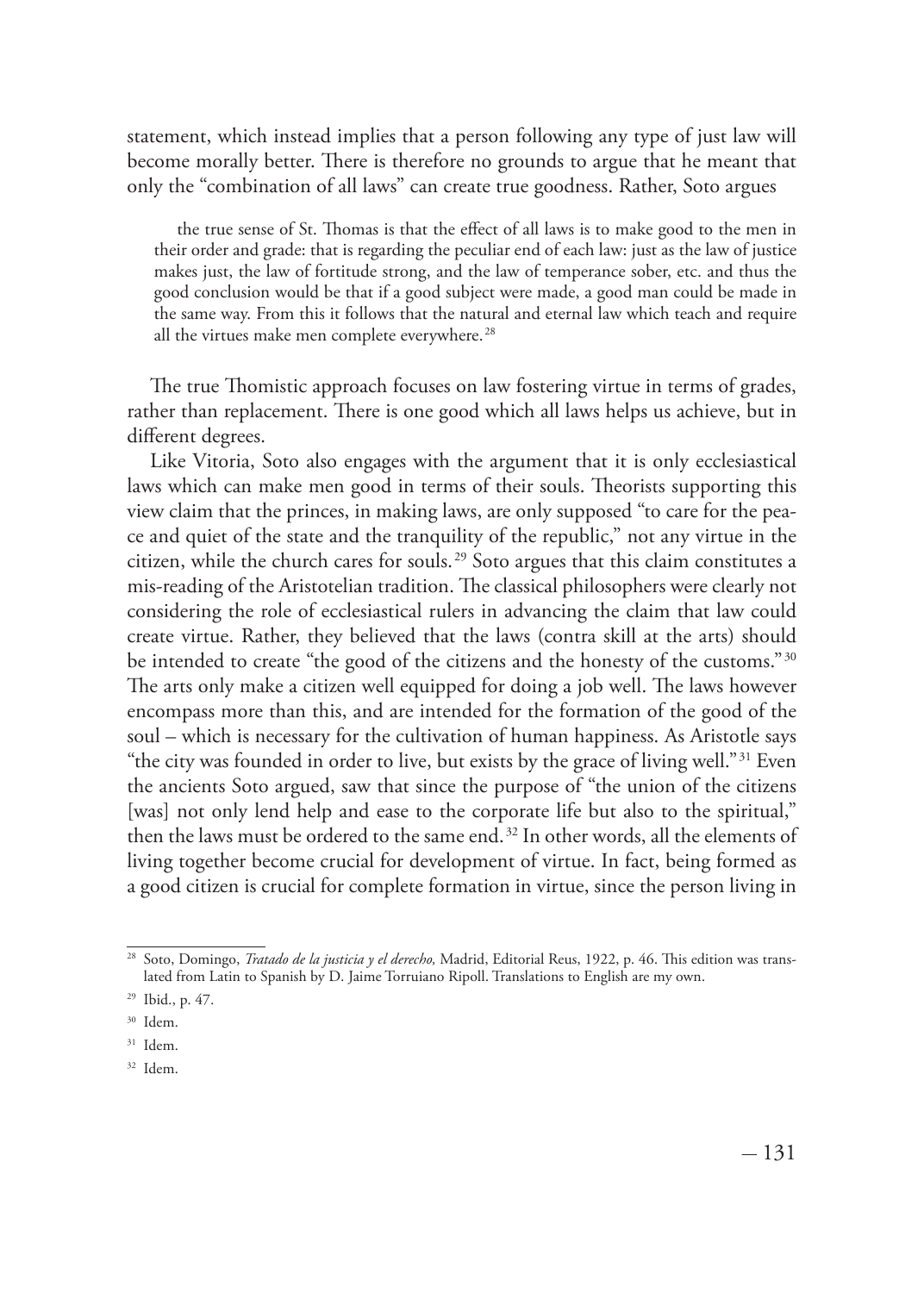solitude cannot be taught or reproved. Being created to be social animals is in fact an essential element of humans as created for happiness, not an accident.

Thus, Soto argues, the ordering of the laws to virtue does not view secular laws and the spiritual laws to be ordered to different types of happiness, which is how he reads Cajetan and which is the concession Vitoria felt compelled to make. Rather, the spiritual perfects the secular but the secular does promote a true virtue ordered to supernatural ends.<sup>33</sup> The ancients did not fully understand what the spiritual encompassed, although they pointed towards its importance. Soto also uses St. Paul's claim that the civil power is God and should refer to good. However, whereas Vitoria uses the text broadly to claim "that all human laws should be made for the sake of felicitas," Soto uses it to tie together the natural and supernatural goods. "But if the laws achieve nothing other than natural convenience, why then would he who resists the king resist the ordinance of God?" The true reading of Romans 13 depends on the understanding that the commonwealth is directly positioned within the moral teleology of human life"34. Thus, the spiritual may correct this secular prince if he makes laws which depart from direction towards the true happiness. This limitation of the civil power by the spiritual is appropriate since, with all the scholastics, Soto argues that all power comes from God and thus the prince only exercises that power and subjects have the responsibility to obey as part of God's natural plan and order for creation. Soto is unclear however whether the correction is coercive or conciliar.

Despite his development of Vitoria's argument and rejection of the split between the two goods, Soto's ultimate view of the formation in virtue to which laws should direct citizens are limited, and focused primarily on the law's ability to form "quick compliers."35

#### **3. Francisco Suárez, SJ**

SUÁREZ, WRITING A GENERATION LATER, follows Vitoria and Suárez in beginning with St. Thomas's description of the law's final cause as promoting the common good, and the effect of this final cause as the subjects being made good as well.<sup>36</sup> He

<sup>33</sup> Anabel Brett, "Later Scholastic Philosophy of Law", op. cit., p. 359.

<sup>&</sup>lt;sup>34</sup> Idem. Jaime Brufau Prats provides a similar description of Soto's subordination of the natural to the supernatural end. Prats, Jamie Brufau, *El pensamiento pol*í*tico y su concepción del poder,* Salamanca, University de Salamanca, 1960, pp. 168 – 169.

<sup>35</sup> Soto, *Tratado de La Justicia,* op. cit., pp. 50 -51.

<sup>36</sup> Suárez, Francisco, *De Legibus,* Madrid, Consejo Superior de Investigaciones Cientificas, 1975, I.xiii.1.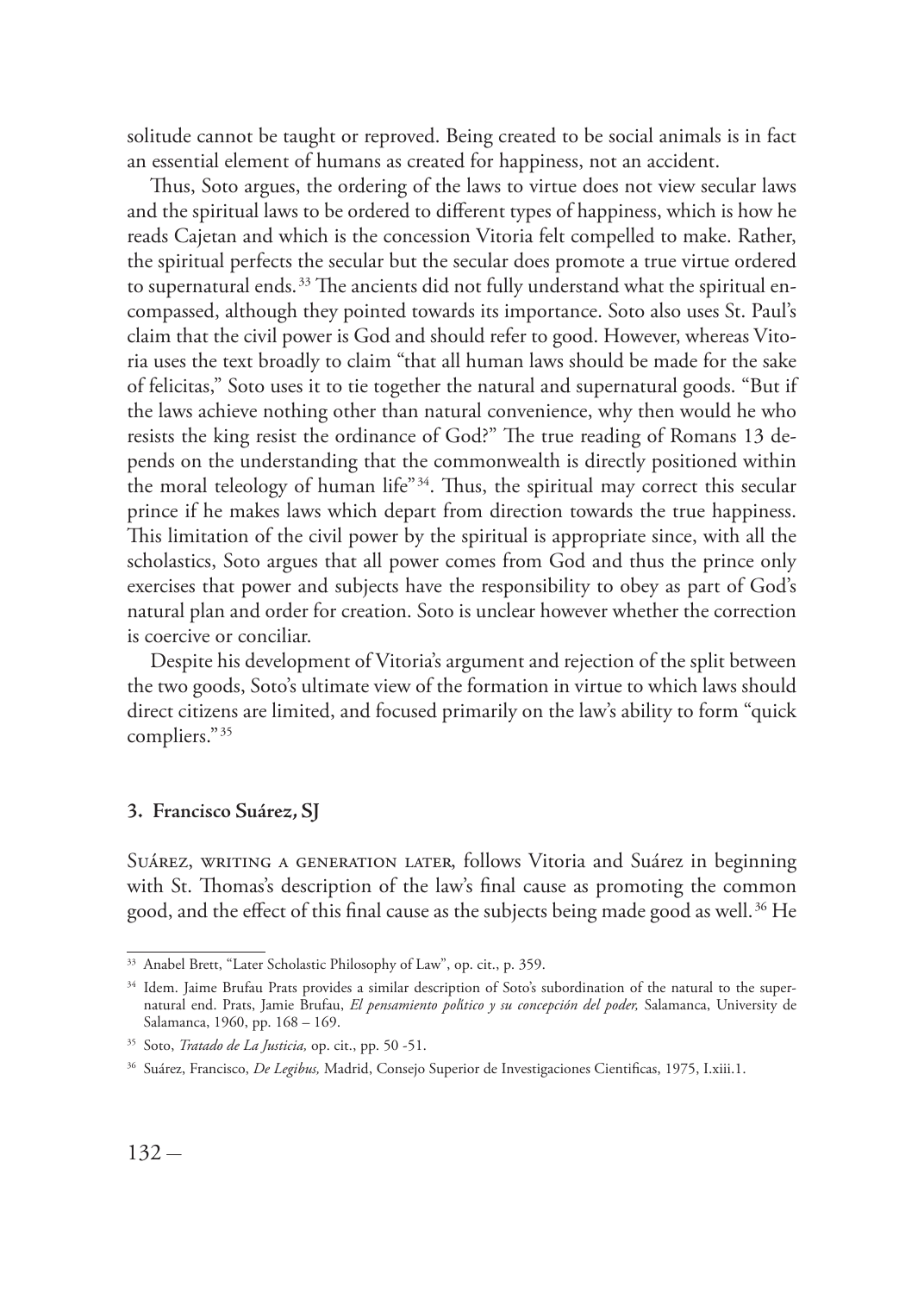then considers whether the virtue which the law promotes goes beyond Aristotle's description that the end of the law "consists only in maintaining the present life in exterior peace and justice."37 Can law do more than provide "a certain exterior correction which makes the good citizen," but actually help change the content of a person's character? 38 Like Vitoria and Soto, Suárez seeks to avoid the moral minimalism of civil law promoted by "some Thomists" by carefully defining Thomas's distinction between goodness understood simply or in relative form.<sup>39</sup> In Suárez's time, this question remain of pressing importance, given the claims of Machiavelli that the law and political power in general only exist for the advancement of the state.<sup>40</sup>

Suárez also has an additional concern: a "new and singular idea born of a certain ambiguity and imprecise confusion of the terms."<sup>41</sup> According to Martin de Azpilcueta, Christian rulers and emperors have the power and obligation to direct civil law beyond its direct end of the natural good to the end of true eternal happiness.<sup>42</sup> In a similar way, Fortunio García de Ercilla claims that Christian rulers, elevated by faith, are capable of making laws which direct citizens to supernatural happiness, resulting in civil laws and canon laws having the exact same end.<sup>43</sup> Given these opposing approaches, Suárez seeks to remain faithful to the view of de Soto and Vitoria that law can form people in some type of moral good without subscribing to the novel view that civil law can direct citizens to the virtues necessary for salvation.

Suárez begins by considering Thomas's delineation of being good simply (or absolutely) and good as a citizen. He makes the novel claim that opposing the goodness of the citizen and of the person created a false dichotomy. In order to be valid, a law must be just. In order to be just, the law must promote the common good as the end proper to the community. For this reason, citizens should only submit to law when the law is oriented to the good ends, which means that by obeying they will inevitably acquire good customs and be made good in virtue of the law.<sup>44</sup>

<sup>37</sup> Idem. I.xiii.2.

<sup>38</sup> Idem. I.xiii.2..

<sup>&</sup>lt;sup>39</sup> As Hopfl points out, Suárez's account of political power "was explicitly designed to harmonize the received Thomist accounts, especially those of Vitoria, Soto, Navarrus, Molina, Vasquez, Azor and Bellarmine." Suárez's commitment to this approach is apparent in his work to synthesize Cajetan and Soto on this question. Hopfl, Harro, *Jesuit Political Thought: The Society of Jesus and the State, c. 1540 – 1630*, New York, Cambridge University Press, 2004, 248.

<sup>40</sup> Ibid., III.xii.2.

<sup>41</sup> Suárez, *De Legibus,* op. cit., III.xi.4.

<sup>42</sup> Ibid., III.xi.2.

<sup>43</sup> Ibid., III.xi.3.

<sup>44</sup> Ibid., I.xiii.3, 73.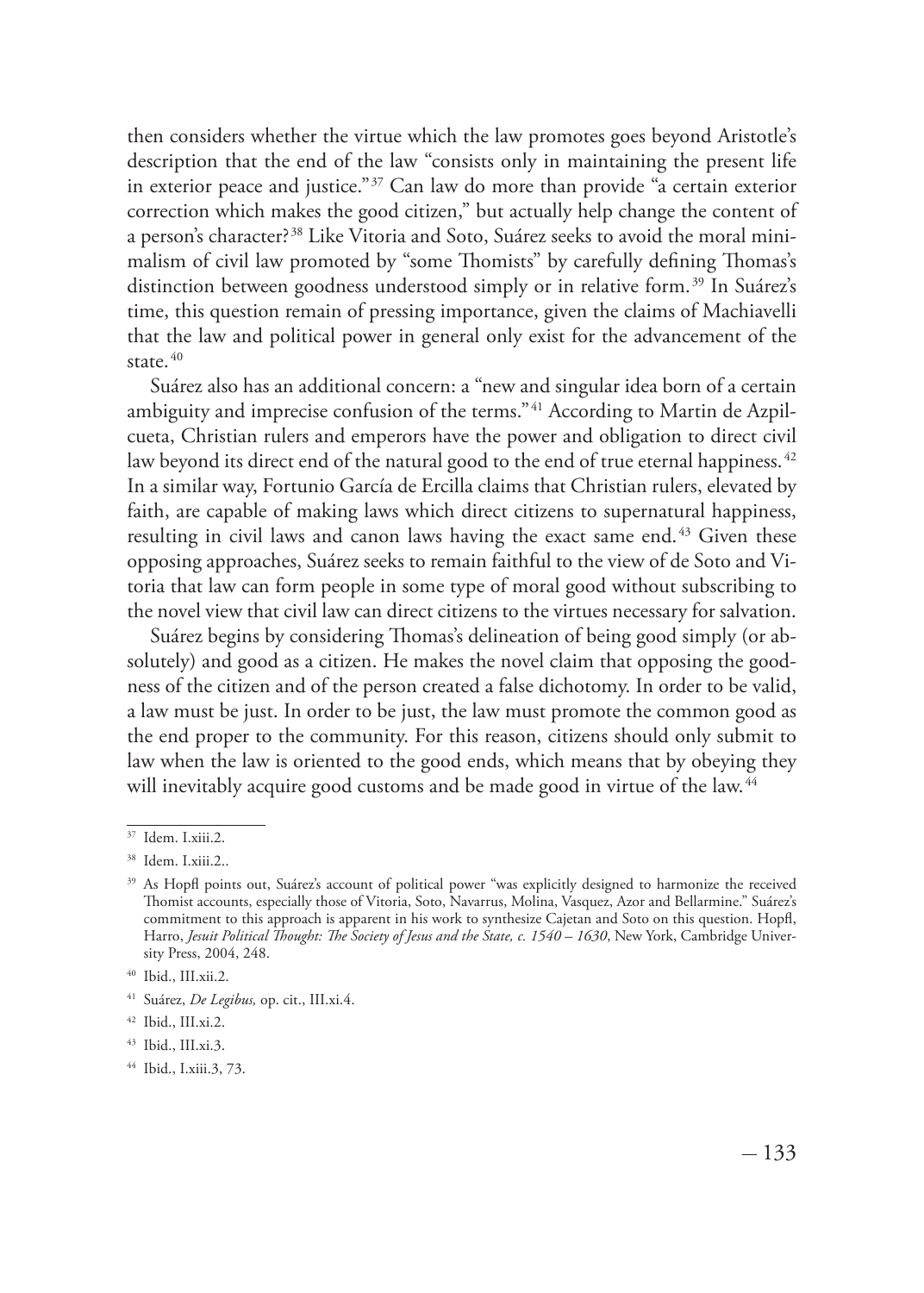How then should we understand Thomas's use of the terms relative and simple? Like a good scholastic, Suárez differentiates terms. It is first sense of relative which Thomas undoubtedly means when he discusses the law of burglars to which, if burglars adhere, they become good burglars. However, Suárez argues that Thomas uses relatively differently in relationship to civil law, within "the genre of the moral." <sup>45</sup> In this context, relative refers to the good achieved by one virtue alone as relative as opposed to the absolute good achieved by the unity of all the virtues. For example a sober man may be relatively good by his possession of the virtue of temperance, but not absolutely good because he lacks the virtue of justice.<sup>46</sup> The second sense of absolute is only demanded of the sovereign, who should have his laws participate in all virtues, when considered as a complete corpus. $47$  Suárez argues that Aristotle gestures to this distinction when he affirms that the end of the society is "to live well and participate in the honest thing" and that " all citizens ought to possess the moral virtues."48

The happiness advanced by this possession of relative virtue may include wealth and security but goes beyond it to include the moral good. The end which the law advances is

the proper natural happiness of the perfect and autonomous human community that it governs and each one of the men and as much as they are members of the community. That is, it looks to that they live politically in peace and justice, with the abundance of the goods sufficiently for the maintenance and the comfort of their material life and with the normal rectitude of the customs that is necessary for the social peace, the public prosperity and the adequate conservation of human nature.<sup>49</sup>

Rather than reading Aristotle's distinction of the good man and the good citizen as competing categories, Suárez reads them as stages in completion in growing in virtue towards true happiness. "More virtue is required of the good man than of the good citizens; although the virtue of the good citizen may be moral and honest in itself, in exact terms it is only relative in the second sense which we have explained; and this alone is not enough to make the man absolutely good." 50 The law can therefore direct the citizen in acquiring the virtues needed to be truly, but not

 $\overline{45}$  Ibid., I.xiii.6, 75.

<sup>46</sup> Idem.

<sup>47</sup> Ibid., I.xiii.6, 76.

<sup>48</sup> Idem. Citing Aristotle, *Politics* lib II, cap 6; lib 5, cap 5.

<sup>49</sup> Ibid., III.xi.7.

<sup>50</sup> Ibid., I.xiii.7, 76. See also Pace, Paul, SJ, "Francisco Suárez and Justice: A Common Good Perspective", *Gregorianum* (Vol. 93, No. 3, 2012), pp. 497 – 525, p. 520.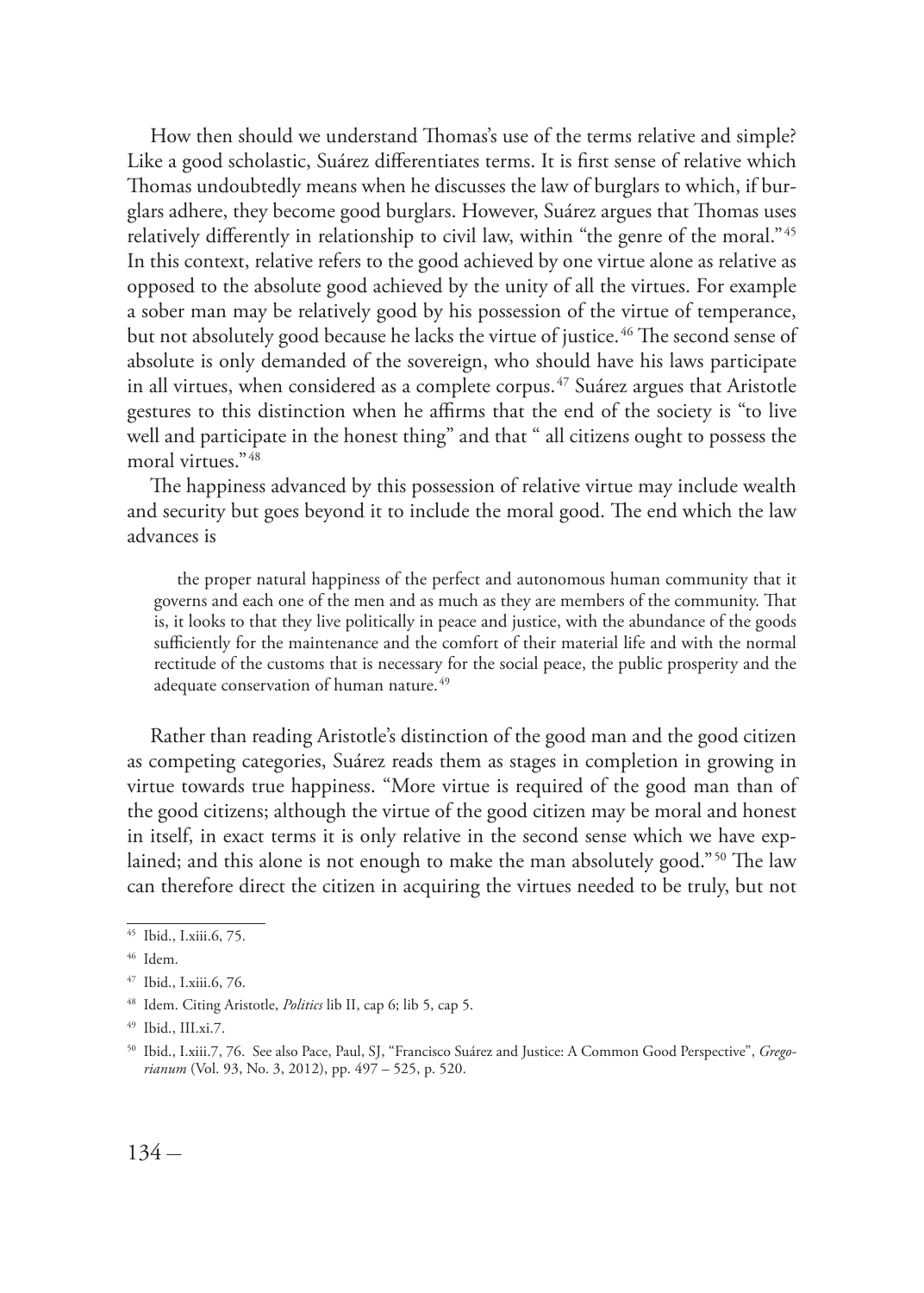completely, good. Suárez's therefore builds on the understanding of the unity of happiness in Soto, while departing from the view of Vitoria.

The next question, raised by the innovators whom Suárez has already identified, is whether or not civil law should go all the way and directly promote the virtues requires for supernatural happiness, when instituted by those who possess the light of faith. Suárez rejects this view on the grounds that it includes insufficiently nuanced view of human happiness. All happiness is ordered to God and therefore ultimately to supernatural happiness, because it is grounded in God's plan at creation. However, the different types of happiness are ordered to happiness in God in different ways.<sup>51</sup> Some types are ordered: "through [their] intrinsic form of being (*per intrinsecam habitudeinem*) or [some] only in virtue of a relationship or exterior imperative."<sup>52</sup>

In considering civil power's orientation to supernatural happiness, Suárez follows in the footsteps of Vitoria and Soto by describing how civil law-making power comes from God at creation and is granted to the perfect community (*the corpus mysticum*) united to the end of the common good before it is entrusted by the community to rulers.<sup>53</sup> Since power arises from this type of arrangement in this type of community, "the power comes especially ordered to the common good of this organism and to its own happiness, such that the end of the thing is proportional to its principals."54 While both natural and temporal, this grant of civil law-making power has its own intrinsic limits as well.<sup>55</sup> For civil law to directly regulate towards supernatural happiness would be to go beyond the principles of its own creation.<sup>56</sup> Rather, civil law is empowered to " only regulate that good customs that is necessary or very useful for the good of the society... civic virtue."<sup>57</sup>

The civil law is not ordered to the end of supernatural happiness in virtue of "proper nature or proper acts."58 This does not mean that political power is separa-

<sup>51</sup> Ibid, III.xi.4.

 $52$  This recognition of the connection between the natural and the supernatural end of humans at the least troubles Milbank's claim that for Suárez, that in identifying to distinct ends (a natural and other supernatural) Suárez innovates in describing the natural as "substantially independent of the latter… this was seen as an entirely legitimate exercise, within the bounds of 'pure nature' so long as it was undertaken in ultimate expectation of 'serving' the higher truth of faith." Millbank, *Beyond Secular Order,* Chicester, Wiley-Blackwell, 2013, 34.

<sup>53</sup> For further discussion of Soto and Vitoria's articulation of this theory of the origin of political power, see Prats, Jaime Brufau, *El pensamiento pol*í*tico de Domingo de Soto y su concepción del poder*, Salamanca, Acta Salmanticensia, 1960, 150 – 151.

<sup>54</sup> Suárez, *De Legibus,* op cit., III.xi.7.

<sup>55</sup> See Viera, Monica Britta Viera, "Francisco Suárez and the Principatus Politicus," *History of Political Thought*  (Vol. XXIX, No. 2, Summer 2008), 291 – 293, for a similar discussion of Suárez's discussion relationship between the secular power and the spiritual authority of the pope in *Defensio Fidei*.

<sup>56</sup> Idem., III.xi.6.

<sup>57</sup> Ibid., III.ix.6

<sup>58</sup> Suárez, *De Legibus,* op. cit., III.xi.5.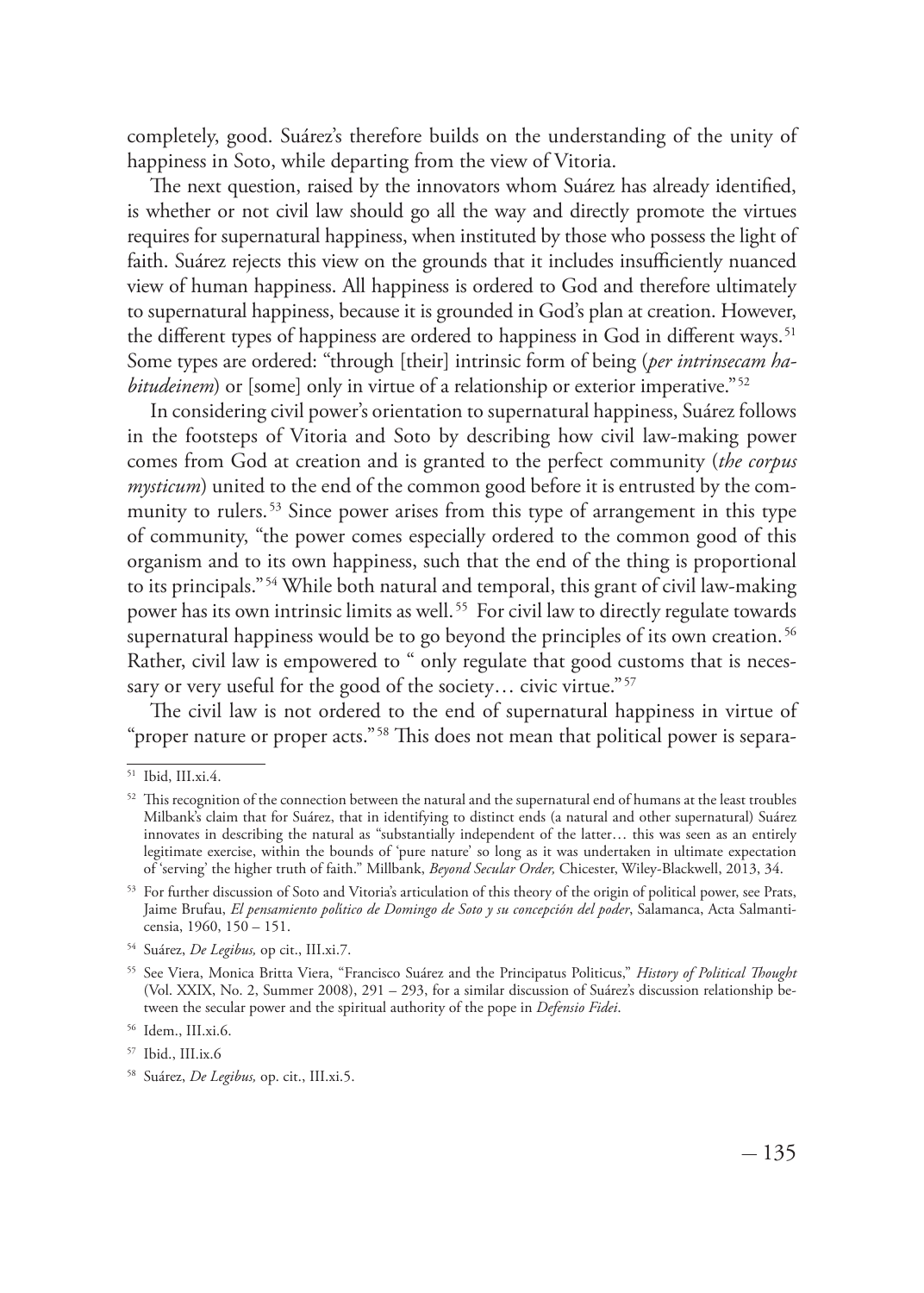ted completely from the supernatural end. In fact, there is a proper way for political power

to be ordered to the supernatural happiness as to its ultimate end in virtue of an extrinsic relation of god or of man that this power possess… With relationship to God it is the true that all the goods –including the natural ones – which he has given to the man he has given them with a view to the gaining of the supernatural happiness, and in this sense also he has given the political power with a view to this end.<sup>59</sup>

 The question becomes how and by whom. First, on our own natural capacities, any person lacks the discernment "in virtue of only the natural light" to discern exactly how the civil law should ordered to the supernatural end.<sup>60</sup> Rather, since the acquired virtues may prepare people to receive infused virtues or develop an inclination to God's grace even as they are ordered to end of natural happiness, the civil law should only seek to the acquired virtues which, if properly developed, may eventually prepare the person for the fullness of virtue and happiness. Thus, while the civil power cannot direct to an ultimate end, it can provide preparation.<sup>61</sup>

It is the role of canon laws to fulfil the formation in virtue which the civil law instantiates rather than creating a whole different type of goodness. Suárez describes the role of canon law, and all spiritual guidance provided by the church as, with the assistance of the Holy Spirit and through God's grace, "to plant and water and thus direct people through laws toward the supernatural end." 62 Canon laws complete the work begun in civil law and other types of law, rather than making most people perfectly good instead of civil law, i.e. "in all aspects of the good… since [no law] order[s] all which is good, but only a part, excepting the law of charity, which encompasses, virtually, all types of the good."63 Suárez seeks to reconcile the opposing position of Cajetan and Soto discussed above, arguing that each seeks to say that each law should be understood as making good in a relative sense, and "the conjunction of all laws make good in the plain sense." 64 This reliance between the different types of laws for full formation is why the canonists compare civil law

<sup>59</sup> Ibid., III.xi.4.

<sup>60</sup> Ibid., III.xi.5.

<sup>61</sup> Ibid., III.xi.6.

<sup>62</sup> Suárez, *de Legibus,* op. cit. IV, c. 1 §11. Cited in Thomas Pink "Suárez and Bellarmine on the Church as Coercive Law Giver," *Legge e Natura I dibattiti teologici e giuridici fra XV e XVII secolo*, Arricia, Aracne Editrice, 2016, pp 287-332, 196. Sadly, further discussions of the points made in Pink's claims related to the coercive power of the church are behind the scope of this essay.

<sup>63</sup> Suárez, *De Legibus,* op. cit., I.xiii.8, 77.

<sup>64</sup> Idem.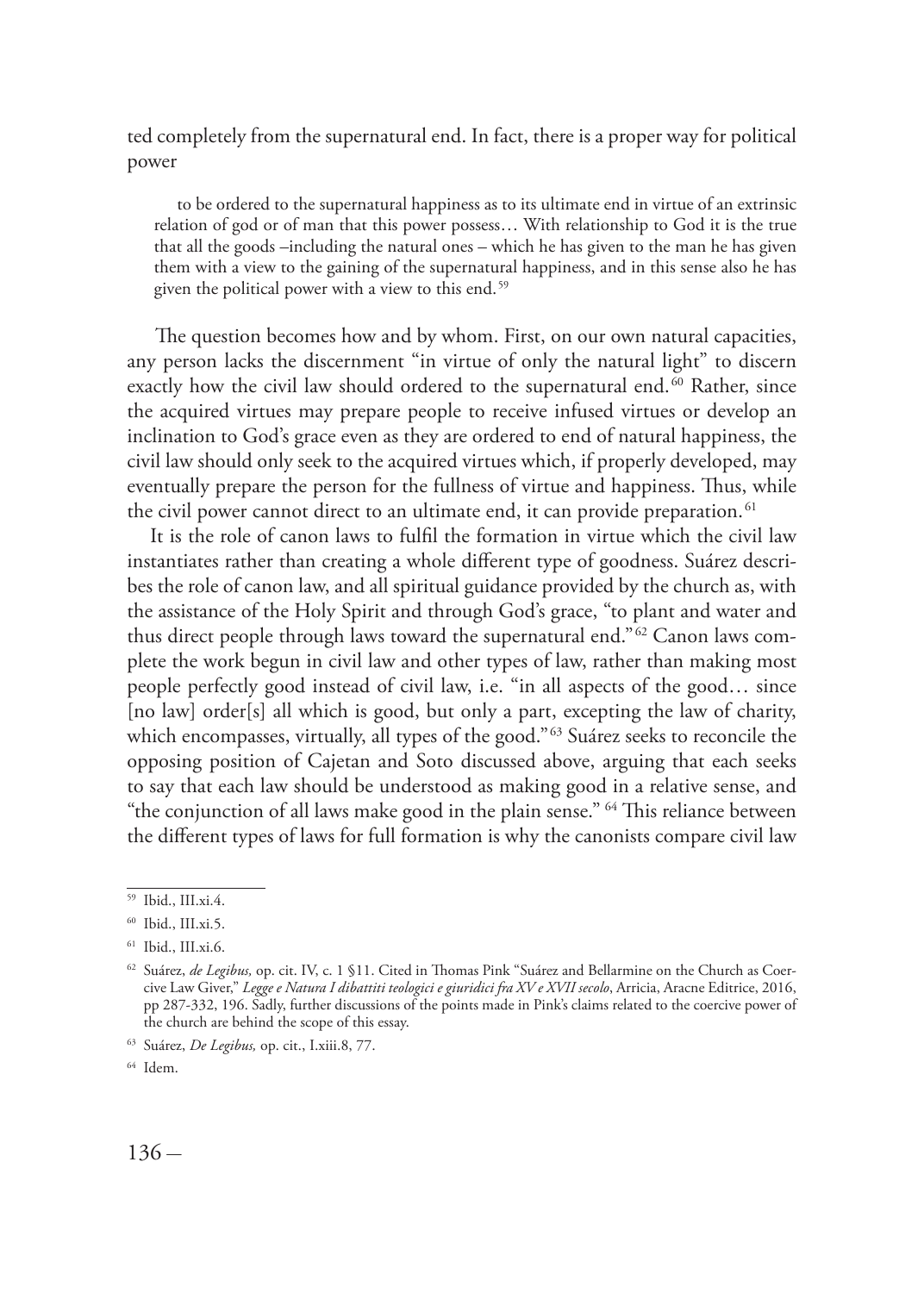with the body and canon law with the soul and spirit – each is crucial for human flourishing and each needs other for full perfection. Suárez finds additional support for his position from the claim made by St. Thomas I-II 99.3: "when he says that the divine law is established fundamentally in order to walk humans to God; the human law, in contrast, principally to regulate the interhuman relationships, for this the human laws are not to give rules related to the divine worship but to order humans to the common good."<sup>65</sup>

This analogy may be clarified by considering Suárez's theory of the virtues. In his discussion, he draws an analogy between civil law and canon law based on the infused and acquired virtue of faith. Just as the acquired virtues dispose us to the infused, the civil law can dispose us to pursue supernatural happiness, as Thomas describes in I-II Q. 92, a. 1 ad 1. For example, while infused faith is perfectly ordered to the supernatural happiness, acquired faith may dispose the person to growth if it is properly directed simply to the natural good. <sup>66</sup> For example, the child who develops the acquired virtue of a faith in a good and loving parent is better disposed to receive the gift of supernatural faith from God.

Suárez makes the same point in his consideration of natural love and infused charity in his treatise on the virtue of charity. First, he argues that natural acts of love to God as the author of nature are possible, and that each human is able "to acquire habits to incline him to similar acts. The reason is because it is established that the will has natural inclinations to the love of God greater than itself" although of course there are other natural sinful inclinations which interfere with and complicate our natural love of God.<sup>67</sup> The development of the natural love of God and others is a true virtue and oriented to supernatural happiness, but requires the gift of infused charity to achieve the perfection of loving God for God's own sake. Both acquired and infused charity are oriented to the same goal: love of God, but achieved in different ways. <sup>68</sup>

Given this distinction, and contrary to the novel viewpoint which concerns him, Suárez argues that not even Christian legislators are able to direct this power to supernatural ends. They receive their power in the same way as pagan rulers: nothing more or better, and that power cannot extend beyond its limits.<sup>69</sup> However kings can provide direction to the supernatural end through external power. First, throu-

<sup>65</sup> Ibid., III.ix.6.

<sup>66</sup> Ibid., III.xi.4.

<sup>67</sup> Suárez, Francisco, *De Charitate,* Paris, Vives, 1858, Dispuatio III. Section 5, chapter 1, 657.

<sup>68</sup> Idem.

<sup>69</sup> Ibid., III.xi.11.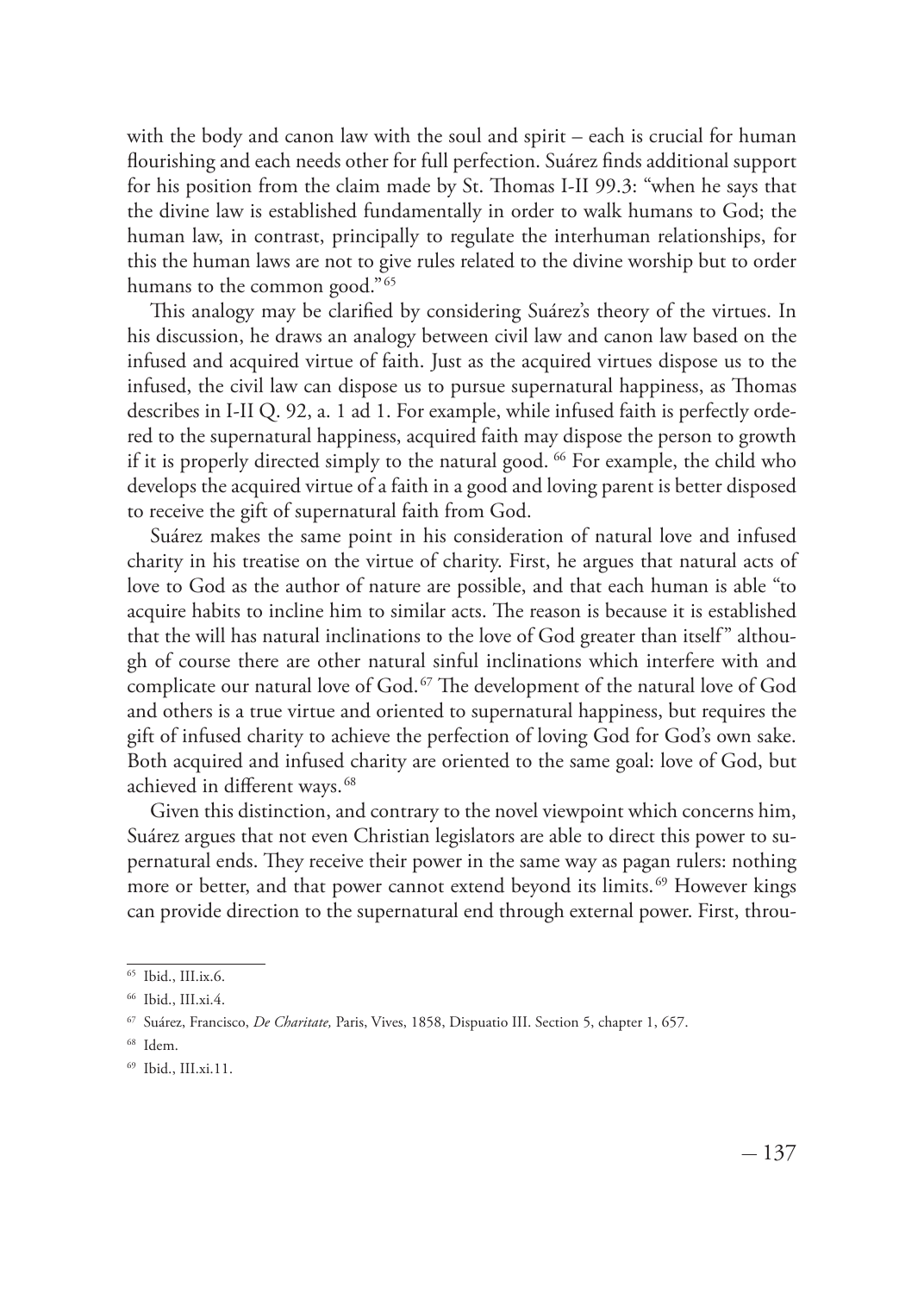gh counsel – by explaining the supernatural happiness for which civil laws can prepare citizens by growth in natural virtue While Christian rulers can only give laws which promote acquired virtue, they are free and, indeed, encouraged, to provide direction and point beyond the acquired virtues to the supernatural. So, although power is tempered, for Suárez the public square is far from empty. 70 Secondly, as in canon law, they can ensure that the civil laws leave the proper space for the development of the infused virtues through God's grace and according to the direction of the church. 71 Laws can promote temperance by prohibiting vices that go against nature. So, for example, they can prohibit the waste of food or impose measure and moderation in food.72 This proper relationship with food can prepare for infused temperance by promoting a culture not disposed to excess or careless materialism and therefore more open to surrendering all for the sake of God. In a similar way, laws can prepare people to receive the infused virtue of charity by teaching citizens how to love people according to acquired love, for example by "command[ing] acts of almsgiving, and of communal solidarity or love of one's neighbor*.* 73

### **Conclusion**

In conclusion, Vitoria, Soto, and Suárez offer a rich meditation on the question as to how civil laws can create virtue in a citizen. Although all agree on the fact that civil laws can inculcate a moral good, Soto and Suárez depart from Vitoria in arguing that this good can in fact orient the citizen to supernatural happiness. Suárez then develops the argument further to claim that while civil laws are by their nature oriented to supernatural happiness, they maintain their own integrity and importance in moral formation, a role which should not, on theological grounds, be sublimated in the power of the church, but rather constitutes a lower, but still significant and important, gift in the heavenly economy of grace. This gift should encourage Christian participation in the fullness of contemporary civic life, not a rejection.

 $\frac{1}{70}$  Idem.

<sup>71</sup> Ibid., III.xi.10.

<sup>72</sup> Ibid., III.xii.8.

<sup>73</sup> Ibid., III.xii.9.